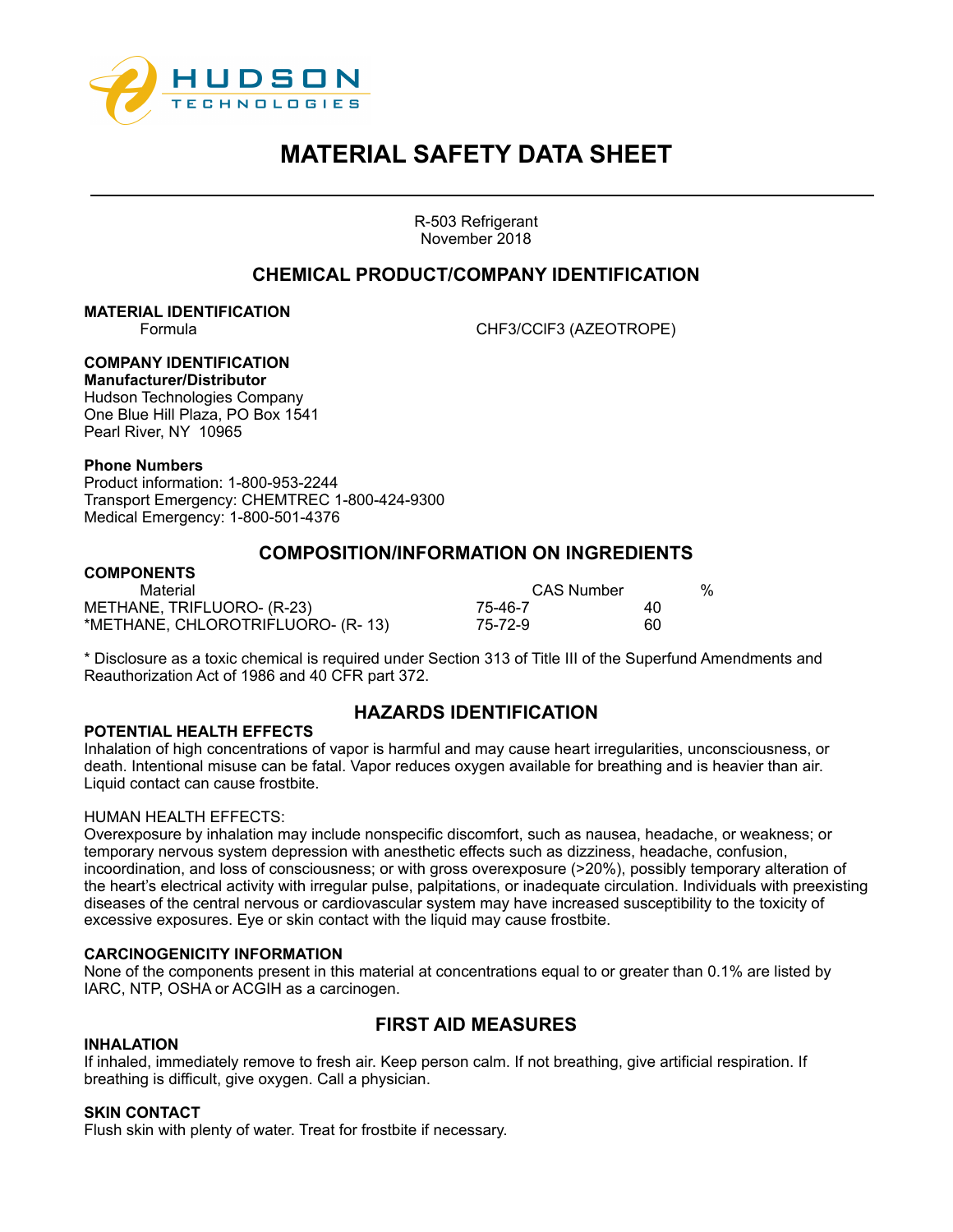

### **EYE CONTACT**

In case of contact, immediately flush eyes with plenty of water for at least 15 minutes. Call a physician.

### **INGESTION**

Ingestion is not considered a potential route of exposure.

### **Notes to Physicians**

Because of possible disturbances of cardiac rhythm, catecholamine drugs, such as epinephrine, should only be used with special caution in situations of emergency life support.

## **FIRE FIGHTING MEASURES**

## **FLAMMABLE PROPERTIES**

Flash Point No. 1 (1995) 1996 Will not burn Flammable limits in Air, % by Volume LEL Not applicable UEL Not applicable Autoignition **Not determined** Autodecomposition  $>760$  C ( $>1400$  F)

Fire and Explosion Hazards:

Use water spray or fog to cool containers. Cylinders are equipped with temperature and pressure relief devices but may still rupture under fire conditions. Decomposition may occur.

### **EXTINGUISHING MEDIA**

As appropriate for combustibles in area.

### **FIRE FIGHTING INSTRUCTIONS**

Self-contained breathing apparatus (SCBA) is required if cylinders rupture or release under fire conditions.

## **ACCIDENTAL RELEASE MEASURES**

### **SAFEGUARDS (PERSONNEL)**

NOTE: Review FIRE FIGHTING MEASURES and HANDLING (PERSONNEL) sections before proceeding with clean-up. Use appropriate PERSONAL PROTECTIVE EQUIPMENT during clean-up.

### **ACCIDENTAL RELEASE MEASURES**

Ventilate area, especially low or enclosed places where heavy vapors might collect. Remove open flames. Self-contained breathing apparatus (SCBA) is required if a large spill or release occurs.

### **HANDLING (PERSONNEL)**

## **HANDLING AND STORAGE**

Avoid breathing vapors. Avoid liquid contact with skin or eyes. Use with sufficient ventilation to keep employee exposure below recommended limits.

### **STORAGE**

Clean, dry area. Do not heat above 52 deg C (125 deg F).

## **EXPOSURE CONTROLS/PERSONAL PROTECTION**

### **ENGINEERING CONTROLS**

Normal ventilation for standard manufacturing procedures is generally adequate. Local exhaust should be used when large amounts are released. Mechanical ventilation should be used in low places.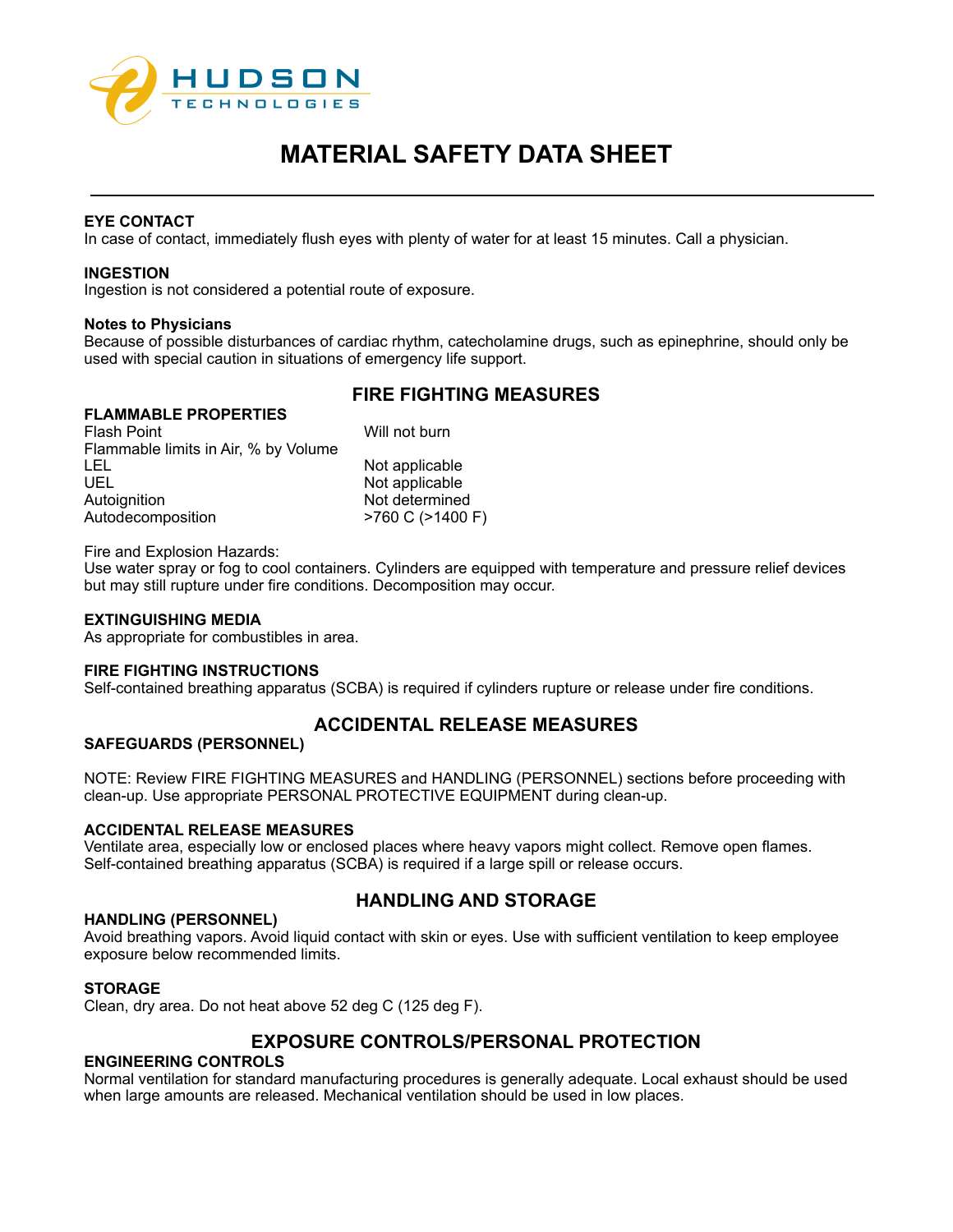

### **PERSONAL PROTECTIVE EQUIPMENT**

Butyl or neoprene gloves and chemical splash goggles should be used if contact is possible. Under normal manufacturing conditions, no respiratory protection is required when using this product. Self-contained breathing apparatus (SCBA) is required if a spill occurs.

## **EXPOSURE GUIDELINES**

### **APPLICABLE EXPOSURE LIMITS**

METHANE, TRIFLUORO- (R- 23) PEL (OSHA) None Established TLV (ACGIH) None Established

## **PHYSICAL AND CHEMICAL PROPERTIES**

| <b>PHYSICAL DATA</b>    |                                       |
|-------------------------|---------------------------------------|
| <b>Boiling Point</b>    | $-88.8$ C ( $-127.8$ F)               |
| Vapor Pressure          | 566 psia at 15.6 deg C (60 deg F)     |
| <b>Vapor Density</b>    | $3.0$ (Air = 1)                       |
| % Volatiles             | 100 WT%                               |
| <b>Evaporation Rate</b> | $>1$ (CCl4 = 1)                       |
| Solubility in Water     | $0.042$ WT% @ 25 C (77 F)             |
| pH                      | <b>Neutral</b>                        |
| Odor                    | Slight ethereal                       |
| Form                    | Gas                                   |
| Color                   | Clear, colorless                      |
| Density                 | 1.233 g/cc at -30 deg C (-22 deg F) - |
|                         | Liguid                                |

# **STABILITY AND REACTIVITY**

### **CHEMICAL STABILITY**

Material is stable. However, avoid open flames and high temperatures.

### **INCOMPATIBILITY WITH OTHER MATERIALS**

Incompatible with active metals, alkali or alkaline earth metals--powdered Al, Zn, Be, etc.

### **POLYMERIZATION**

Polymerization will not occur.

### **OTHER HAZARDS**

### **DECOMPOSITION**

"FREON" 500 Refrigerant can be decomposed by high temperatures (open flames, glowing metal surfaces, etc.) forming hydrochloric and hydrofluoric acids, and possibly carbonyl halides.

## **TOXICOLOGICAL INFORMATION**

### **# ANIMAL DATA**

R- 503 is untested for toxicological hazards. The hazards for each component are as follows.

### R- 23

Inhalation 4-hour LC50: >663,000 ppm in rats

R- 23 is untested for skin and eye irritancy, and for animal sensitization.

Effects from single high inhalation exposure to R- 23 include anaesthetic effects, and nonspecific effects such as weight loss were observed at concentrations >22%. No cardiac sensitization was observed in dogs after breathing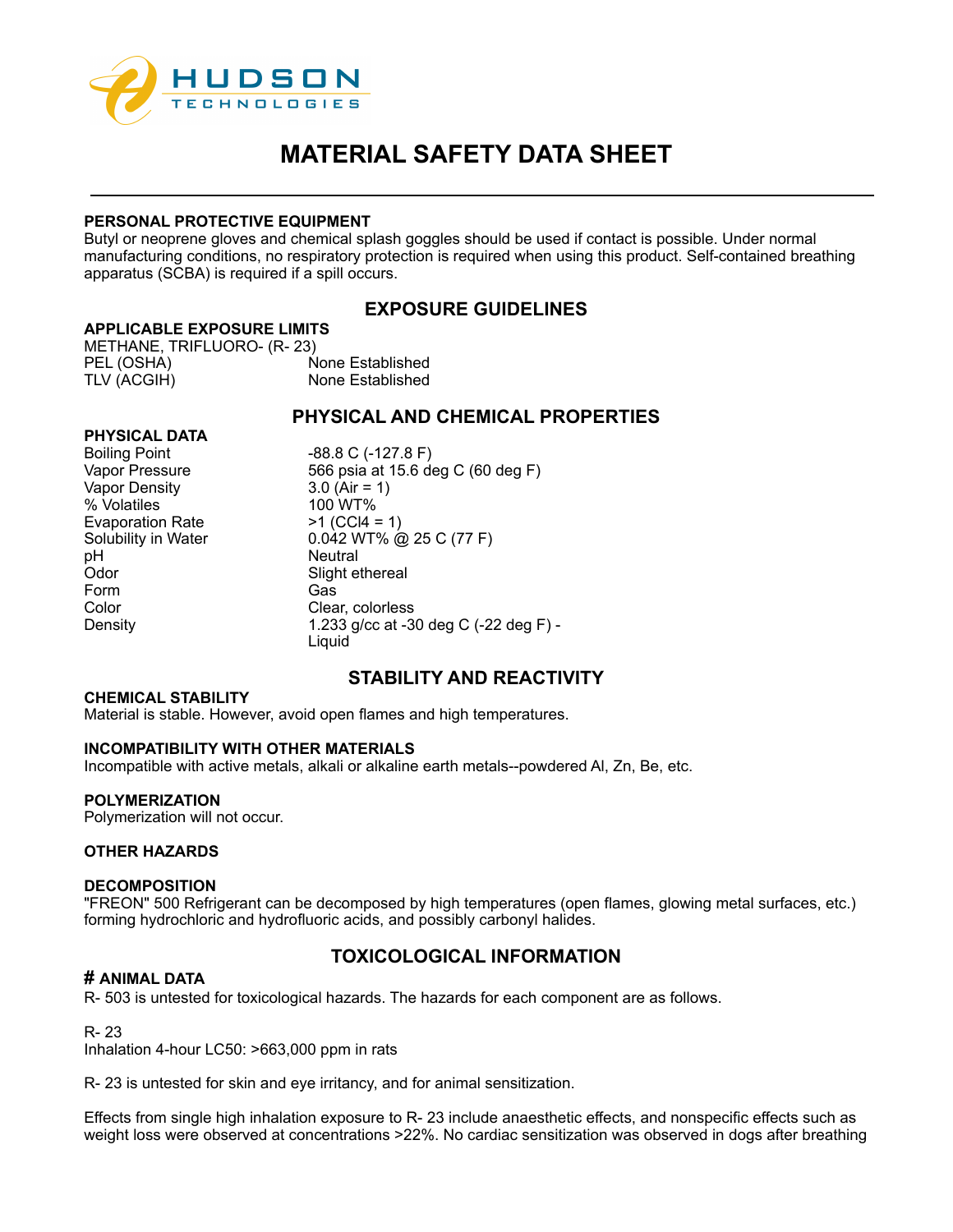

800,000 ppm for periods of 5-10 minutes following epinephrine challenge. In another test, dogs exposed to up to 30% or up to 50% (with aditional oxygen), had no positive responses. No cardiac sensitization occurred in baboons exposed by inhalation to 10%, 30%, 50%, or 70% R- 23 before or after an epinephrine challenge; there was a dose-related decrease in heart rates and differences in respiratory rates during exposure.

No animal tests are available to define the carcinogenic hazards of R- 23. The maternal and developmental NOAEL was 50,000 ppm. R- 23 is not considered a unique developmental hazard to the conceptus. There were no developmental or reproductive effects. Tests have shown that R- 23 does not produce genetic damage in bacterial or mammalian cell cultures. It has not produced genetic damage in tests on animals.

#### R- 13

Inhalation 2-hour LC50: >600,000 ppm in rats

The compound is untested for skin irritancy, is untested for eye irritancy, and is untested for animal sensitization. No adverse effects were seen in animals exposed by inhalation to concentrations as high as 20% (v/v). Cardiac sensitization was observed in beagle dogs exposed to 800,000 ppm for 5 minutes and challenged with epinephrine. No animal test reports are available to define carcinogenic, mutagenic, embryotoxic, or reproductive hazards.

## **DISPOSAL CONSIDERATIONS**

### **WASTE DISPOSAL**

Comply with Federal, State, and local regulations. Remove to permitted waste disposal facility. Reclaim by distillation.

## **TRANSPORTATION INFORMATION**

### **SHIPPING INFORMATION**

DOT/IMO<br>Proper Shipping Name

Shipping Containers

CHLOROTRIFLUOROMETHANE AND TRIFLUOROMETHANE AZEOTROPIC **MIXTURE** Hazard Class 2.2 UN No. 2599 NONFLAMMABLE GAS<br>Cylinders Ton Tanks

## **REGULATORY INFORMATION**

#### **# U.S. Federal Regulations**

TSCA Inventory Status Reported/Included. TITLE III HAZARD CLASSIFICATIONS SECTIONS 311, 312 Acute Yes Chronic No Fire No Reactivity No Pressure Yes

### **OTHER INFORMATION**

### **NFPA, NPCA-HMIS**

NPCA-HMIS Rating Health 1<br>Flammability 0 **Flammability** Reactivity 1 Personal Protection rating to be supplied by user depending on use conditions.